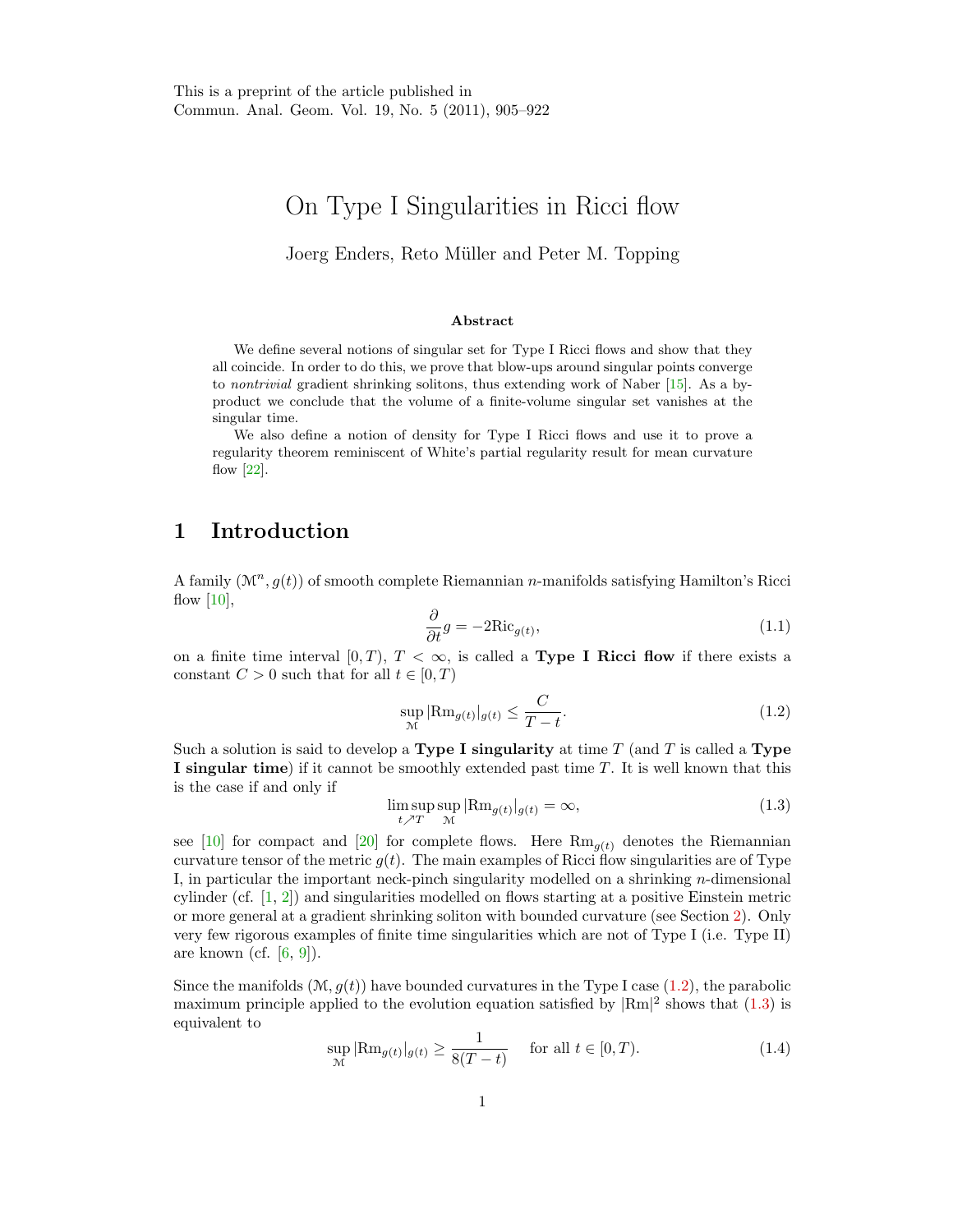This motivates the following definitions.

**Definition 1.1.** A quantity  $A(t)$  is said to blow up at the Type I rate as  $t \to T$  if there exist constants  $C \ge c > 0$  such that  $\frac{c}{T-t} \le A(t) \le \frac{C}{T-t}$  for all  $t \in [T-c, T)$ .

<span id="page-1-0"></span>**Definition 1.2.** A space-time sequence  $(p_i, t_i)$  with  $p_i \in \mathcal{M}$  and  $t_i \nearrow T$  in a Ricci flow is called an **essential blow-up sequence** if there exists a constant  $c > 0$  such that

$$
|\text{Rm}_{g(t_i)}|_{g(t_i)}(p_i) \geq \frac{c}{T-t_i}.
$$

A point  $p \in \mathcal{M}$  in a Type I Ricci flow is called a (general) Type I singular point if there exists an essential blow-up sequence with  $p_i \to p$  on M. We denote the set of all Type I singular points by  $\Sigma_I$ .

**Remark 1.3.** If a solution to  $(1.1)$  develops a Type I singularity at time T, the existence of an essential blow-up sequence follows from  $(1.4)$ . If in addition M is compact, Type I singular points always exist. In the noncompact case the Type I singular set  $\Sigma_I$  may be empty if the singularity forms at spatial infinity. An example where this happens could be a cylinder  $S^{n-1} \times \mathbb{R}$  with radius larger than 1 in the center and tapering down to 1 at the ends. Flowing this under Ricci flow would lead to a first blow-up at spatial infinity.

A conjecture, normally attributed to Hamilton, is that a suitable blow-up sequence for a Type I singularity converges to a nontrivial gradient shrinking soliton  $[11]$ . In the case where the blow-up limit is compact, this conjecture was confirmed by Sesum [\[19\]](#page-12-7). In the general case, blow-up to a gradient shrinking soliton was proved by Naber [\[15\]](#page-12-0). However, it remained an open question whether the limit soliton Naber constructed is nontrivial, as mentioned for example in [\[3,](#page-12-8) Section 3.2]. In particular, one might think that the limit could be flat if all essential blow-up sequences converged "slowly" to p so that the curvature disappears at infinity after parabolically rescaling. One of the goals of this article is to rule out this possibility. More precisely, we prove the following theorem.

<span id="page-1-1"></span>**Theorem 1.4.** Let  $(\mathcal{M}^n, g(t))$  be a Type I Ricci flow on  $[0, T)$  and suppose  $p \in \Sigma_I$  is a Type I singular point as in Definition [1.2.](#page-1-0) Then for every sequence  $\lambda_j \to \infty$ , the rescaled Ricci flows  $(\mathcal{M}, g_j(t), p)$  defined on  $[-\lambda_j T, 0)$  by  $g_j(t) := \lambda_j g(T + \frac{t}{\lambda_j})$  subconverge to a normalized nontrivial gradient shrinking soliton in canonical form.

We now turn to the relationship between the set  $\Sigma_I$  of Type I singular points and other notions of singular sets, starting with the set of *special* Type I singular points  $\Sigma_s$  defined as follows.

**Definition 1.5.** A point  $p \in \mathcal{M}$  in a Type I Ricci flow is called a special Type I singular **point** if there exists an essential blow-up sequence  $(p_i, t_i)$  with  $p_i = p$  for all  $i \in \mathbb{N}$ . The set of all such points is denoted by  $\Sigma_s$ . Moreover, we denote by  $\Sigma_{\rm Rm} \subseteq \Sigma_s$  the set of points  $p \in \mathcal{M}$  for which  $|\text{Rm}_{g(t)}|_{g(t)}(p)$  blows up at the Type I rate as  $t \to T$ .

For mean curvature flow, Le-Sesum [\[13\]](#page-12-9) proved that the mean curvature (rather than the second fundamental form) must be unbounded at a Type I singular time. It is not surprising and known to some Ricci flow experts that a similar result is true for the Ricci flow: if  $T$  is a Type I singular time, then the *scalar* curvature  $R_{g(t)}$  is unbounded as  $t \to T$ . We make the following definition.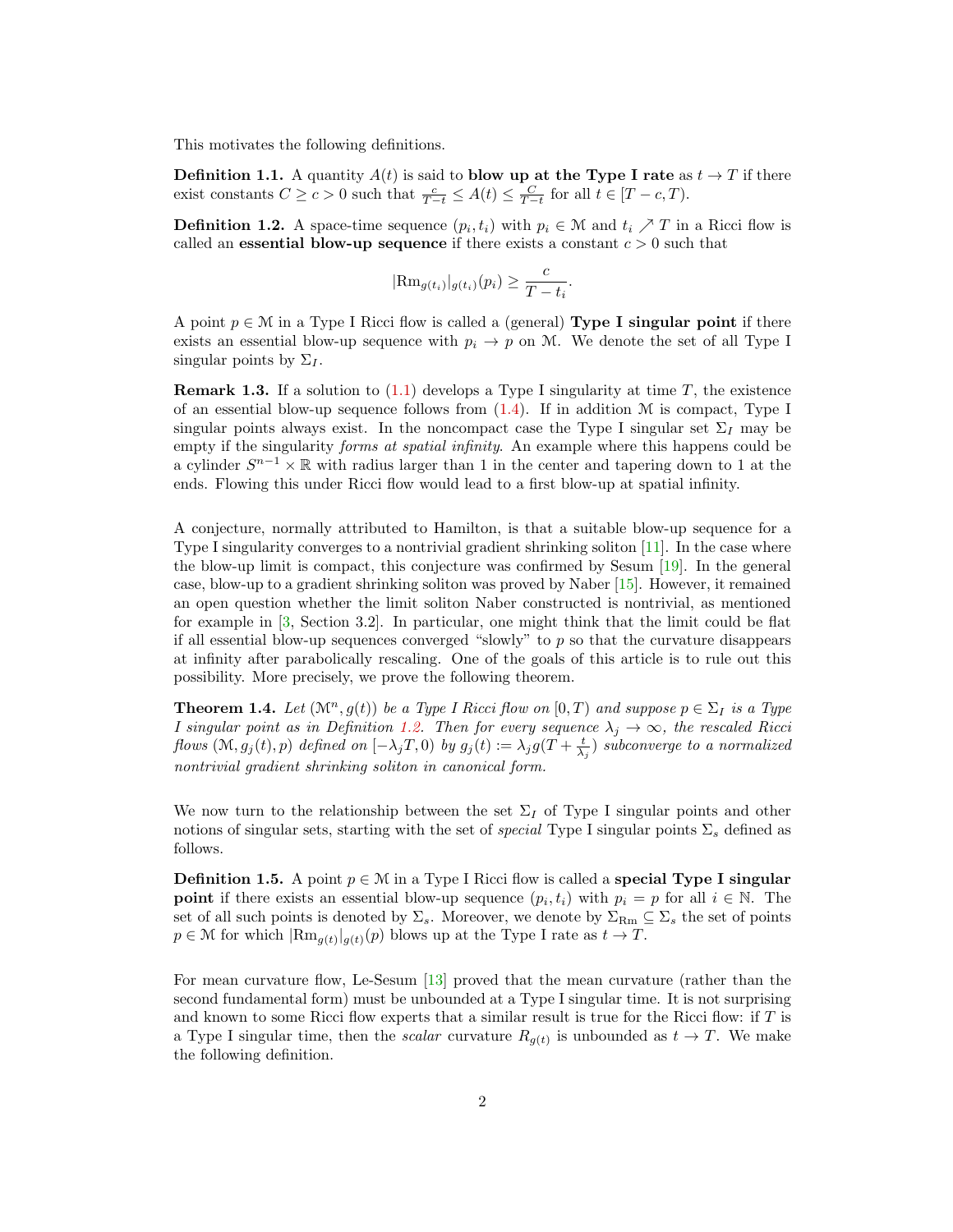<span id="page-2-4"></span>**Definition 1.6.** The set  $\Sigma_R$  is defined to be the set of points  $p \in \mathcal{M}$  for which  $R_{q(t)}(p)$ blows up at the Type I rate as  $t \to T$ .

Instead of defining more restrictive singular sets, one can also think of a priori larger sets of singular points, for example the set consisting of points  $p \in \mathcal{M}$  where  $|\text{Rm}_{g(t)}|_{g(t)}(p)$  is unbounded as  $t \to T$  but possibly blows up at a rate smaller than the Type I rate, e.g. like  $\frac{1}{(T-t)^{\alpha}}$  for some  $\alpha < 1$ . A priori it is not clear whether (in the presence of a Type I singularity) such slowly forming singularities may exist in another part of the manifold, in particular since they cannot be observed by a blow-up argument analogous to Theorem [1.4.](#page-1-1) The following is the most general, natural definition of the singular set.

<span id="page-2-1"></span>**Definition 1.7.** We call  $p \in \mathcal{M}$  a singular point if there does not exist any neighbourhood  $U_p \ni p$  on which  $|\text{Rm}_{g(t)}|_{g(t)}$  stays bounded as  $t \to T$ . The set of all singular points in this sense is denoted by  $\Sigma$ .

From the above definitions it is clear that

<span id="page-2-0"></span>
$$
\Sigma_R \subseteq \Sigma_{\rm Rm} \subseteq \Sigma_s \subseteq \Sigma_I \subseteq \Sigma. \tag{1.5}
$$

For mean curvature flow with  $H > 0$ , Stone [\[21\]](#page-12-10) showed that the (corresponding) notions of singular sets  $\Sigma_s$ ,  $\Sigma_I$  and  $\Sigma$  agree. The same is true for the Ricci flow; in fact, we show the slightly stronger result that all the singular sets defined above are identical.

<span id="page-2-2"></span>**Theorem 1.8.** Let  $(\mathcal{M}^n, g(t))$  be a Type I Ricci flow on  $[0, T)$  with singular time T. Then  $\Sigma \subseteq \Sigma_R$ , i.e. all the different notions of nested singular sets in [\(1.5\)](#page-2-0) agree.

In particular, this shows that for a Type I Ricci flow there cannot exist singular points where  $R_{q(t)}$  stays bounded or blows up at a rate smaller than the Type I rate as  $t \to T$ . As a corollary, we conclude that the singular set  $\Sigma$  has asymptotically vanishing volume if its volume is bounded initially.

<span id="page-2-3"></span>**Theorem 1.9.** Let  $(\mathcal{M}^n, g(t))$  be a Type I Ricci flow on  $[0, T)$  with singular time T and singular set  $\Sigma$  as in Definition [1.7.](#page-2-1) If  $Vol_{q(0)}(\Sigma) < \infty$  then

$$
\text{Vol}_{g(t)}(\Sigma) \xrightarrow{t \to T} 0.
$$

**Remark 1.10.** A shrinking cylinder  $\mathbb{S}^m \times \mathbb{R}^{n-m}$ ,  $n > m \geq 2$ , shows that the condition  $\text{Vol}_{a(0)}(\Sigma) < \infty$  is necessary.

The paper is organized as follows. In Section [2,](#page-3-0) we prove Theorem [1.4.](#page-1-1) The methods we are using strongly rely on Perelman's results [\[17\]](#page-12-11). First, we recall Naber's result [\[15\]](#page-12-0) that for any point  $p \in \mathcal{M}$  the rescaled flows  $g_i(t)$  as defined in Theorem [1.4](#page-1-1) converge to a gradient shrinking soliton (Theorem [2.6\)](#page-5-0). This is based on a version of Perelman's reduced length and volume based at the singular time, developed independently by the first author [\[7\]](#page-12-12) and Naber [\[15\]](#page-12-0). For completeness, we sketch the main arguments of the proof. We then use Perelman's pseudolocality theorem [\[17\]](#page-12-11) to show that the limit soliton must be nontrivial if  $p \in \Sigma_I$  is a Type I singular point. This completes the proof of Theorem [1.4.](#page-1-1) In Section [3,](#page-7-0) we prove Theorem [1.8.](#page-2-2) The argument is based again on Perelman's pseudolocality result as well as a strong rigidity result for gradient shrinking solitons, which can be found in Pigola-Rimoldi-Setti [\[18\]](#page-12-13). As a corollary, we obtain a proof of Theorem [1.9.](#page-2-3) Finally, in the last section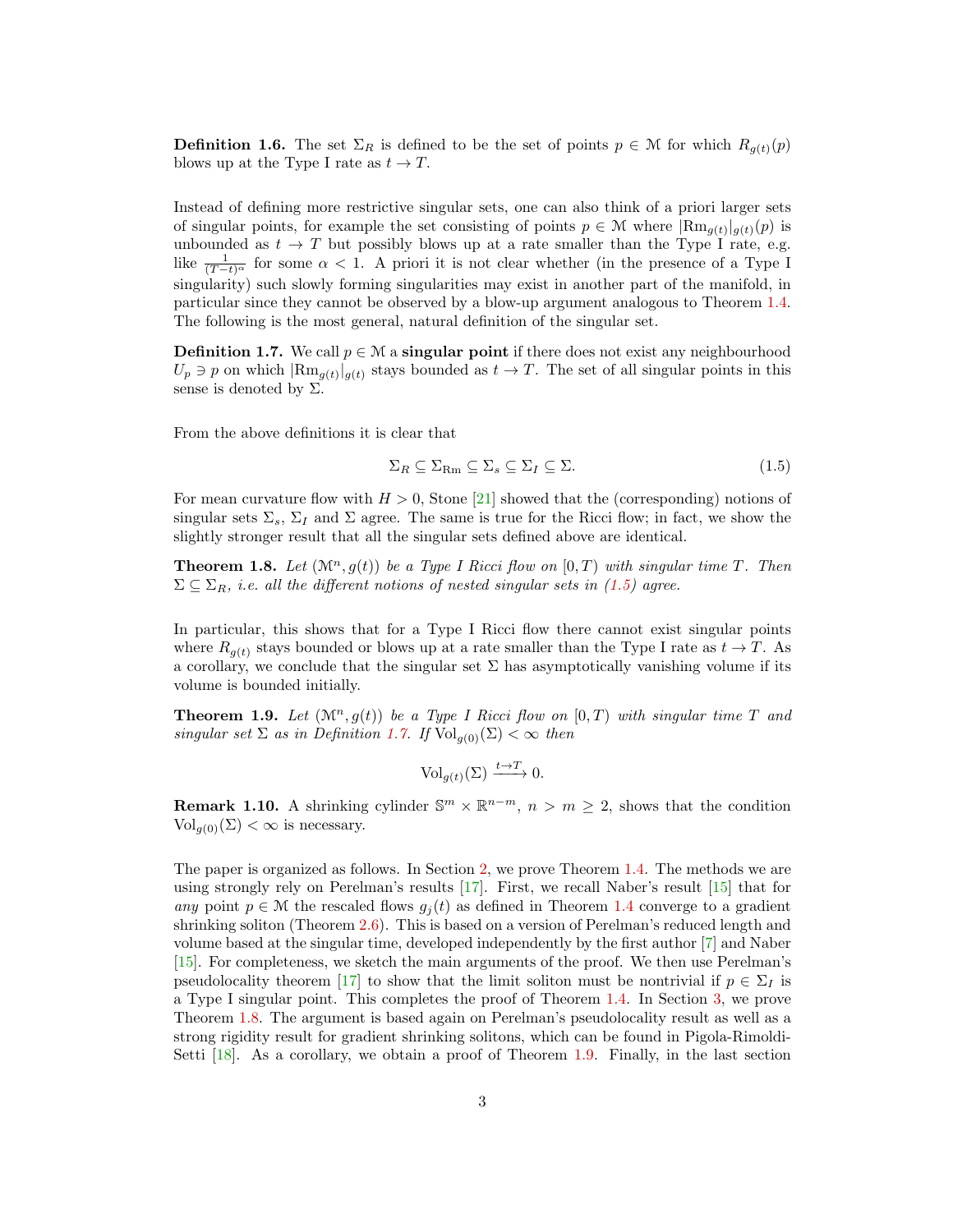we define a **density function**  $\theta_{p,T}$  for Type I Ricci flows, related to the central density for gradient shrinking solitons defined by Cao-Hamilton-Ilmanen [\[4\]](#page-12-14), and prove a regularity type theorem (Theorem [4.4\)](#page-11-2) resembling White's regularity result for mean curvature flow [\[22\]](#page-12-1) and Ni's regularity theorem for Ricci flow  $[16]$ . The proof of this result uses a gap theorem of Yokota [\[23\]](#page-12-16).

Le and Sesum have also been studying properties of the scalar curvature at a Ricci flow singularity. In the current version of their paper  $[14]$ , they observe how the arguments from our paper in fact exclude Type I singularity formation for compact manifolds under the assumption of an integral (rather than pointwise) scalar curvature bound.

Acknowledgements: All authors were partially supported by The Leverhulme Trust. RM was partially supported by FIRB Ideas "Analysis and Beyond".

### <span id="page-3-0"></span>2 Blow-up to nontrivial gradient shrinking solitons

Before we start proving Theorem [1.4,](#page-1-1) let us briefly recall some basic definitions and facts about gradient shrinking solitons as well as the essential definitions and results from the first author [\[7\]](#page-12-12) and Naber [\[15\]](#page-12-0).

**Definition 2.1.** A triple  $(\mathcal{M}^n, q, f)$ , where  $(\mathcal{M}, q)$  is a complete *n*-dimensional Riemannian manifold and  $f : \mathcal{M} \to \mathbb{R}$  a smooth function, is called **gradient shrinking soliton** if

$$
\operatorname{Ric}_g + \nabla^g \nabla f = \frac{1}{2}g.
$$

It is well known, that we can **normalize**  $f$  on a gradient shrinking soliton by setting

<span id="page-3-1"></span>
$$
R_g + |\nabla f|_g^2 - f = 0.
$$
\n(2.1)

It follows from [\(2.1\)](#page-3-1) and the fact that  $R \geq 0$  (cf. e.g. [\[24\]](#page-12-18)), that  $\nabla f$  is a complete vector field. Letting  $T > 0$  and considering the diffeomorphisms  $\phi_t$  of M generated by  $\frac{1}{T-t}\nabla f$  with  $\phi_{T-1} = id$ , we obtain from the definition of gradient shrinking soliton above a corresponding Ricci flow  $g(t) = (T - t)\phi_t^* g$  on  $(-\infty, T)$  with  $(\mathcal{M}, g(T - 1)) = (\mathcal{M}, g)$ . Canonically defining time-dependent functions by  $f(t) := \phi_t^* f$ , the flow satisfies

<span id="page-3-2"></span>
$$
\operatorname{Ric}_{g(t)} + \nabla^{g(t)} \nabla f(t) = \frac{1}{2(T-t)} g(t) \quad \text{and} \quad \frac{\partial}{\partial t} f(t) = |\nabla f(t)|_{g(t)}^2. \tag{2.2}
$$

We call a Ricci flow  $(\mathcal{M}, g(t), f(t))$  on  $(-\infty, T)$  with smooth functions  $f(t) : \mathcal{M} \to \mathbb{R}$  satisfying  $(2.2)$  a gradient shrinking soliton in canonical form.

Let  $(\mathcal{M}^n, q(t))$  be a (connected) Type I Ricci flow on  $[0, T)$  as defined in the Section [1.](#page-0-4) For fixed  $(p, t_0) \in \mathcal{M} \times [0, T)$  and all  $(q, \bar{t}) \in \mathcal{M} \times [0, t_0]$ , Perelman's reduced distance (in forward time notation) is defined by

$$
l_{p,t_0}(q,\bar{t}) := \inf_{\gamma} \left\{ \frac{1}{2\sqrt{t_0 - t}} \int_{\bar{t}}^{t_0} \sqrt{t_0 - t} \left( |\dot{\gamma}(t)|^2 + R_{g(t)}(\gamma(t)) \right) dt \right\},\,
$$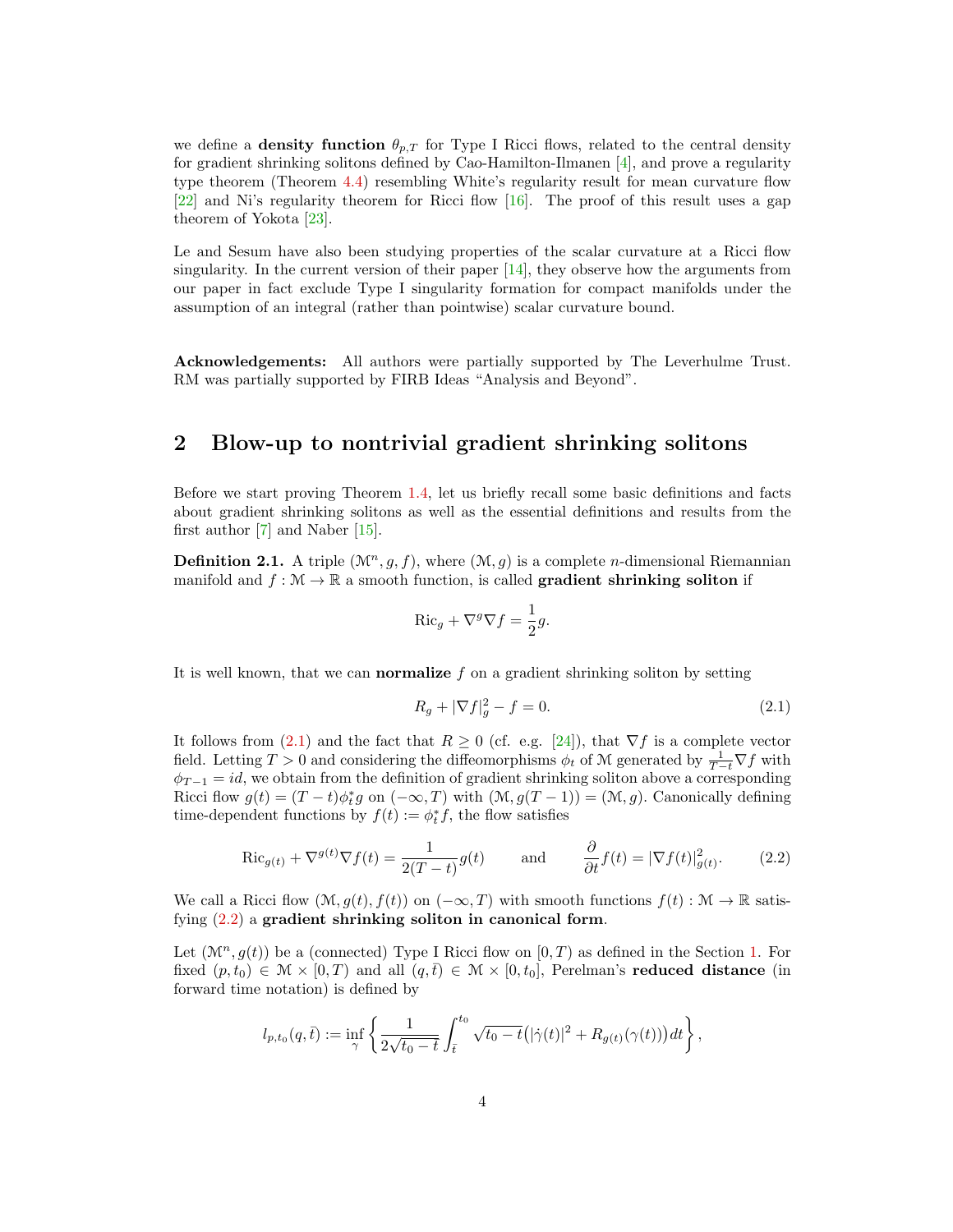where the infimum is taken over all curves  $\gamma : [\bar{t}, t_0] \to \mathcal{M}$  with  $\gamma(t_0) = p, \gamma(\bar{t}) = q$ . The corresponding reduced volume is

$$
\tilde{V}_{p,t_0}(\bar{t}):=\int_{\mathcal{M}}v_{p,t_0}(q,\bar{t}) dvol_{g(\bar{t})}(q),
$$

where

$$
v_{p,t_0}(q,\bar{t}) := \left(4\pi(t_0-\bar{t})\right)^{-\frac{n}{2}} e^{-l_{p,t_0}(q,\bar{t})}.
$$

We will use the following two results from [\[7\]](#page-12-12) (restricted here to the Type I case):

<span id="page-4-0"></span>**Lemma 2.2** (Enders [\[7\]](#page-12-12), Theorem 3.3.1). Let  $(\mathcal{M}^n, g(t))$  be a (connected) Type I Ricci flow on [0, T],  $p \in \mathcal{M}$  and  $t_k \nearrow T$ . Then there exists a locally Lipschitz function

$$
l_{p,T}: \mathcal{M} \times (0,T) \to \mathbb{R},
$$

which is a subsequential limit

$$
l_{p,t_k} \xrightarrow{C^0_{loc}(\mathcal{M} \times (0,T))} l_{p,T}
$$

and which for all  $(q,\bar{t}) \in \mathcal{M} \times (0,T)$  satisfies

$$
-\frac{\partial}{\partial t}l_{p,T}(q,\bar{t}) - \Delta_{g(\bar{t})}l_{p,T}(q,\bar{t}) + |\nabla l_{p,T}(q,\bar{t})|_{g(\bar{t})}^{2} - R_{g(\bar{t})}(q) + \frac{n}{2(T-\bar{t})} \ge 0
$$

in the sense of distributions. Equivalently,

$$
\Box^*_{g(\bar t)} v_{p,T}(q,\bar t) \leq 0,
$$

where

$$
\Box^*_{g(t)}:=-\frac{\partial}{\partial t}-\Delta_{g(t)}+\mathcal{R}_{g(t)}
$$

denotes the formal adjoint of the heat operator under the Ricci flow, and

$$
v_{p,T}(q,\bar t):=\left(4\pi(T-\bar t)\right)^{-\frac{n}{2}}e^{-l_{p,T}(q,\bar t)}.
$$

<span id="page-4-1"></span>**Definition 2.3.** We define  $l_{p,T}$  as in Lemma [2.2](#page-4-0) to be a reduced distance based at the singular time  $(p, T)$ . Moreover, the corresponding

$$
\tilde{V}_{p,T}(\bar{t}):=\int_{\mathcal{M}}v_{p,T}(q,\bar{t}) dvol_{g(\bar{t})}(q)
$$

is denoted a reduced volume based at the singular time  $(p, T)$  with  $v_{p,T}$  being a reduced volume density based at the singular time  $(p, T)$ .

The next result states that similarly to Perelman's reduced volume, any reduced volume based at singular time is also a monotone quantity.

<span id="page-4-2"></span>Lemma 2.4 (Enders [\[7\]](#page-12-12), Theorem 3.4.3). Under the assumptions as in Definition [2.3](#page-4-1) we have

- (i)  $\frac{d}{d\bar{t}}\tilde{V}_{p,T}(\bar{t}) \geq 0,$
- (*ii*)  $\lim_{\bar{t}\nearrow T} \tilde{V}_{p,T}(\bar{t}) \leq 1$ ,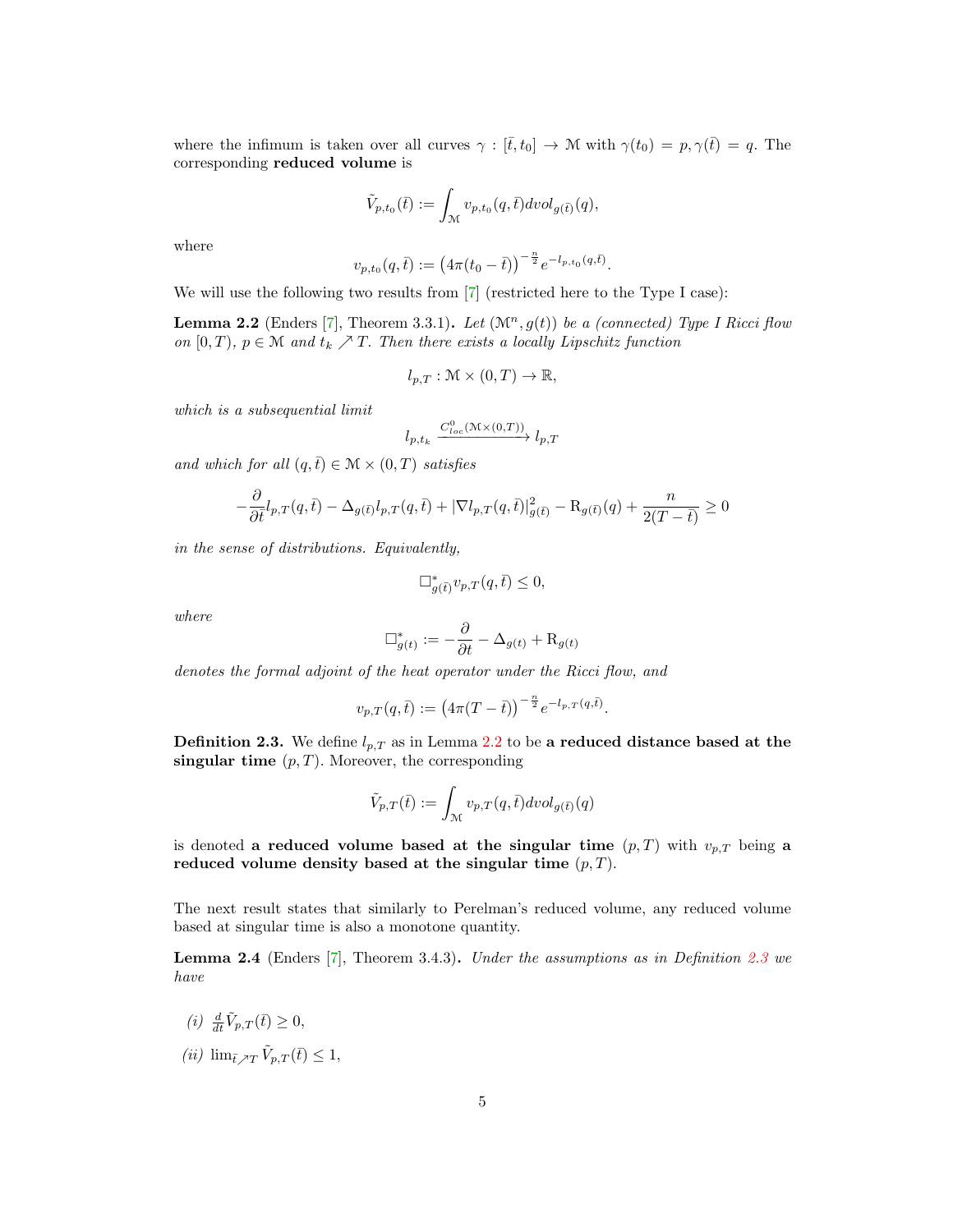(iii) If  $\tilde{V}_{p,T}(\bar{t}_1) = \tilde{V}_{p,T}(\bar{t}_2)$  for  $0 < \bar{t}_1 < \bar{t}_2 < T$ , then  $(\mathcal{M}, g(t), l_{p,T}(\cdot, t))$  is a normalized gradient shrinking soliton in canonical form.

Similar results to Lemma [2.2](#page-4-0) and Lemma [2.4](#page-4-2) have been independently obtained in [\[15\]](#page-12-0). We restate the estimates derived there in the following adapted form.

<span id="page-5-1"></span>**Lemma 2.5** (Naber [\[15\]](#page-12-0), Proposition 3.6). Let  $(\mathcal{M}^n, g(t))$  be a (connected) Type I Ricci flow on [0, T], and let  $(p, t_0) \in \mathcal{M} \times [0, T)$ . Then there exist  $K > 0$  (only dependent on n and the Type I constant C) such that for all  $(q, \bar{t}) \in \mathcal{M} \times (0, T)$ 

$$
(i) \frac{1}{K} \left( 1 + \frac{d_{\bar{t}}(p,q)}{\sqrt{t_0 - \bar{t}}} \right)^2 - K \le l_{p,t_0}(q, \bar{t}) \le K \left( 1 + \frac{d_{\bar{t}}(p,q)}{\sqrt{t_0 - \bar{t}}} \right)^2,
$$
  
\n
$$
(ii) |\nabla l_{p,t_0}(q, \bar{t})|_{g(\bar{t})}(q) \le \frac{K}{\sqrt{t_0 - \bar{t}}} \left( 1 + \frac{d_{\bar{t}}(p,q)}{\sqrt{t_0 - \bar{t}}} \right),
$$
  
\n
$$
(iii) |\frac{\partial}{\partial t} l_{p,t_0}(q, \bar{t})|_{g(\bar{t})}(q) \le \frac{K}{t_0 - \bar{t}} \left( 1 + \frac{d_{\bar{t}}(p,q)}{\sqrt{t_0 - \bar{t}}} \right)^2.
$$

We now show that parabolic rescaling limits in a Type I Ricci flow (around any point  $p \in \mathcal{M}$ at the singular time  $T$ ) have a gradient shrinking soliton structure. For completeness, we reprove this result which was first obtained in [\[15\]](#page-12-0).

<span id="page-5-0"></span>**Theorem 2.6** (cf. Naber [\[15\]](#page-12-0), Theorem 1.5). Let  $(\mathcal{M}^n, g(t), p)$ ,  $t \in [0, T)$ ,  $p \in \mathcal{M}$  be a pointed Type I Ricci flow, and  $\lambda_j \nearrow \infty$ . Then any pointed Cheeger-Gromov-Hamilton limit flow  $(\mathcal{M}_{\infty}^n, g_{\infty}(t), p_{\infty}), t \in (-\infty, 0),$  of the parabolically rescaled Ricci flows  $g_j(t) := \lambda_j g(T + \frac{t}{\lambda_j})$ is a normalized gradient shrinking soliton in canonical form.

*Proof.* Because of the Type I curvature bound, we have at any  $x \in \mathcal{M}$  that

<span id="page-5-3"></span>
$$
|\text{Rm}_{g_j(t)}|_{g_j(t)}(x) = \frac{1}{\lambda_j} |\text{Rm}_{g(T + \frac{t}{\lambda_j})}|_{g(T + \frac{t}{\lambda_j})}(x) \n\leq \frac{C}{\lambda_j (T - (T + \frac{t}{\lambda_j}))} = \frac{C}{-t}.
$$
\n(2.3)

This gives a uniform curvature bound on compact subsets of  $(-\infty, 0)$ . Together with Perelman's no local collapsing theorem (which also holds for complete M because of the uniform lower bound on the reduced volume as described below), we can use the Cheeger-Gromov-Hamilton Compactness Theorem [\[12\]](#page-12-19) to extract from the sequence  $(\mathcal{M}, g_i(t), p)$  a complete pointed subsequential limit Ricci flow  $(\mathcal{M}_{\infty}, g_{\infty}(t), p_{\infty})$  on  $(-\infty, 0)$ , which is still Type I.

Now, let  $l_{p,T}$  be any reduced distance based at the singular time  $(p,T)$  for the Ricci flow  $(\mathcal{M}, g(t))$  on  $[0, T)$  as defined above. For each  $(q, \overline{t}) \in \mathcal{M} \times (-\infty, 0)$ , consider for large enough j

<span id="page-5-2"></span>
$$
l_{p,0}^j(q,\bar{t}) := l_{p,T}(q,T+\frac{\bar{t}}{\lambda_j}),\tag{2.4}
$$

which is a reduced distance based at the singular time  $(p, 0)$  for the rescaled Ricci flow  $(\mathcal{M}, q_i(t))$  on  $[-\lambda_i T, 0]$  because of the scaling properties of the reduced distance. The corresponding reduced volumes are then related by

$$
\tilde{V}_{p,0}^j(\bar{t}) = \tilde{V}_{p,T}(T + \frac{\bar{t}}{\lambda_j}),
$$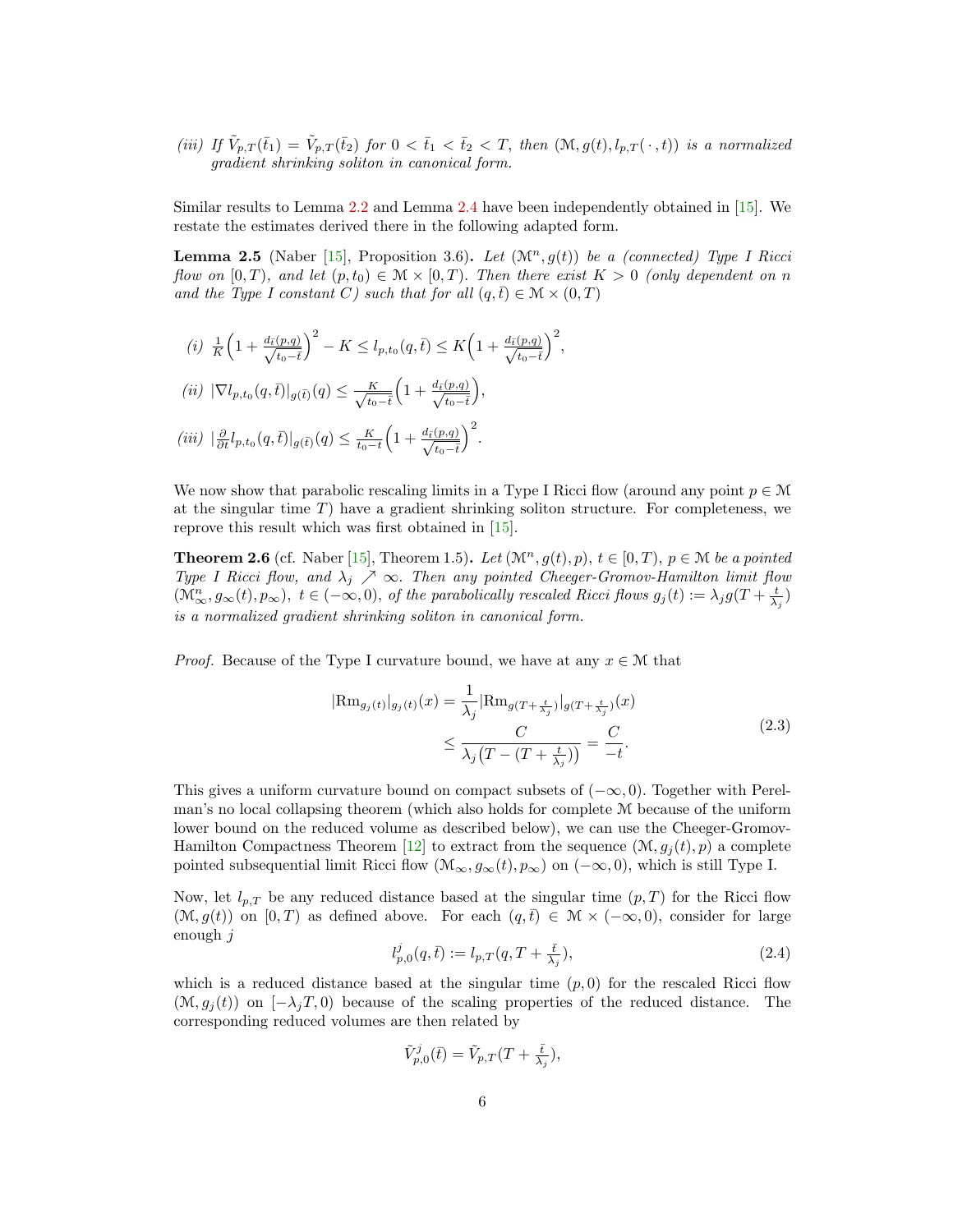and we can conclude, using also Lemma [2.4,](#page-4-2) that

$$
\tilde{V}_{p,0}^j \xrightarrow{j \to \infty} \lim_{t \nearrow T} \tilde{V}_{p,T}(t) \in (0,1]
$$

uniformly on compact subsets of  $(-\infty, 0)$ .

The uniform estimates in Lemma [2.5](#page-5-1) hold for  $l_{p,T}$  by construction, and hence by [\(2.4\)](#page-5-2) for each  $l_{p,0}^j$ . Note that by [\(2.3\)](#page-5-3) they have the same Type I bound C. Hence we can conclude that there exists a locally Lipschitz function  $l_{p_{\infty},0}^{\infty}$  on the limit manifold  $\mathcal{M}_{\infty}\times(-\infty,0)$ , such that

$$
l_{p,0}^j \xrightarrow{C^0_{loc}} l_{p_\infty,0}^\infty.
$$

Since its corresponding formal reduced volume  $V_{p_{\infty},0}^{\infty}$  is constant, we can conclude as in the proof of Lemma [2.4](#page-4-2) (iii) that  $(\mathcal{M}_{\infty}, g_{\infty}(t), l_{p_{\infty},0}^{\infty}(\cdot, t))$  is a normalized gradient shrinking  $\Box$ soliton in canonical form.

To obtain a complete proof of Theorem [1.4,](#page-1-1) it remains to show that for Type I singular points  $p \in \Sigma_I$  the rescaling limit flow  $(\mathcal{M}_{\infty}, g_{\infty}(t))$  in Theorem [2.6](#page-5-0) is nontrivial and hence a suitable singularity model.

Our proof is based on Perelman's pseudolocality theorem, which states the following.

<span id="page-6-1"></span>**Proposition 2.7** (Perelman [\[17\]](#page-12-11), Theorem 10.3). There exist  $\varepsilon, \delta > 0$  depending on n with the following property. Suppose  $g(t)$  is a complete Ricci flow with bounded curvature on an n-dimensional manifold  $\mathcal{M}^n$  for  $t \in [0, (\varepsilon r_0)^2)$ . Moreover, suppose that  $r_0 > 0$ ,  $p \in \mathcal{M}$  and assume that at  $t = 0$  we have  $|\text{Rm}_{g(0)}| \leq r_0^{-2}$  in  $B_{g(0)}(p,r_0)$  and  $\text{Vol}_{g(0)}(B_{g(0)}(p,r_0)) \geq$  $(1-\delta)\omega_n r_0^n$ , where  $\omega_n$  is the volume of the unit ball in  $\mathbb{R}^n$ . Then there holds the following estimate

<span id="page-6-0"></span>
$$
|\text{Rm}_{g(t)}|(x) \le (\varepsilon r_0)^{-2}, \quad \text{for } 0 \le t < (\varepsilon r_0)^2, x \in B_{g(t)}(p, \varepsilon r_0). \tag{2.5}
$$

<span id="page-6-2"></span>**Remark 2.8.** Note that by choosing a smaller  $\varepsilon$ , estimate [\(2.5\)](#page-6-0) holds for  $x \in B_{q(0)}(p, \varepsilon r_0)$ . This follows directly from the following lemma, variants of which can be found elsewhere, for example [\[11\]](#page-12-6).

<span id="page-6-3"></span>**Lemma 2.9.** Suppose that  $g(t)$  is a Ricci flow on a manifold  $\mathcal{M}^n$  for  $t \in [0,T]$ . Suppose further that for some  $p \in \mathcal{M}$  and  $r > 0$ , we have  $B_{q(t)}(p, r) \subset\subset \mathcal{M}$ , and  $|\text{Ric}| \leq M$  on  $B_{q(t)}(p,r)$  for each  $t \in [0,T]$ . Then

$$
B_{g(0)}(p, e^{-Mt}r) \subset B_{g(t)}(p,r),
$$

for all  $t \in [0, T]$ .

*Proof.* Let  $\sigma \in (0,1)$  be arbitrary. It suffices to show that

$$
\overline{B_{g(0)}(p, e^{-Mt}\sigma r)} \subset B_{g(t)}(p,r),
$$

for each  $t \in [0, T]$ . Clearly this is true for  $t = 0$ ; suppose it fails for some larger  $t = t_0 \in (0, T]$ . Without loss of generality,  $t_0$  is the least such time.

Pick a minimizing geodesic  $\gamma$ , with respect to  $g(0)$ , from p to a point  $y \in \mathcal{M}$  with  $d_{g(0)}(p, y)$  $e^{-Mt_0}\sigma r$  and  $d_{g(t_0)}(p, y) = r$ .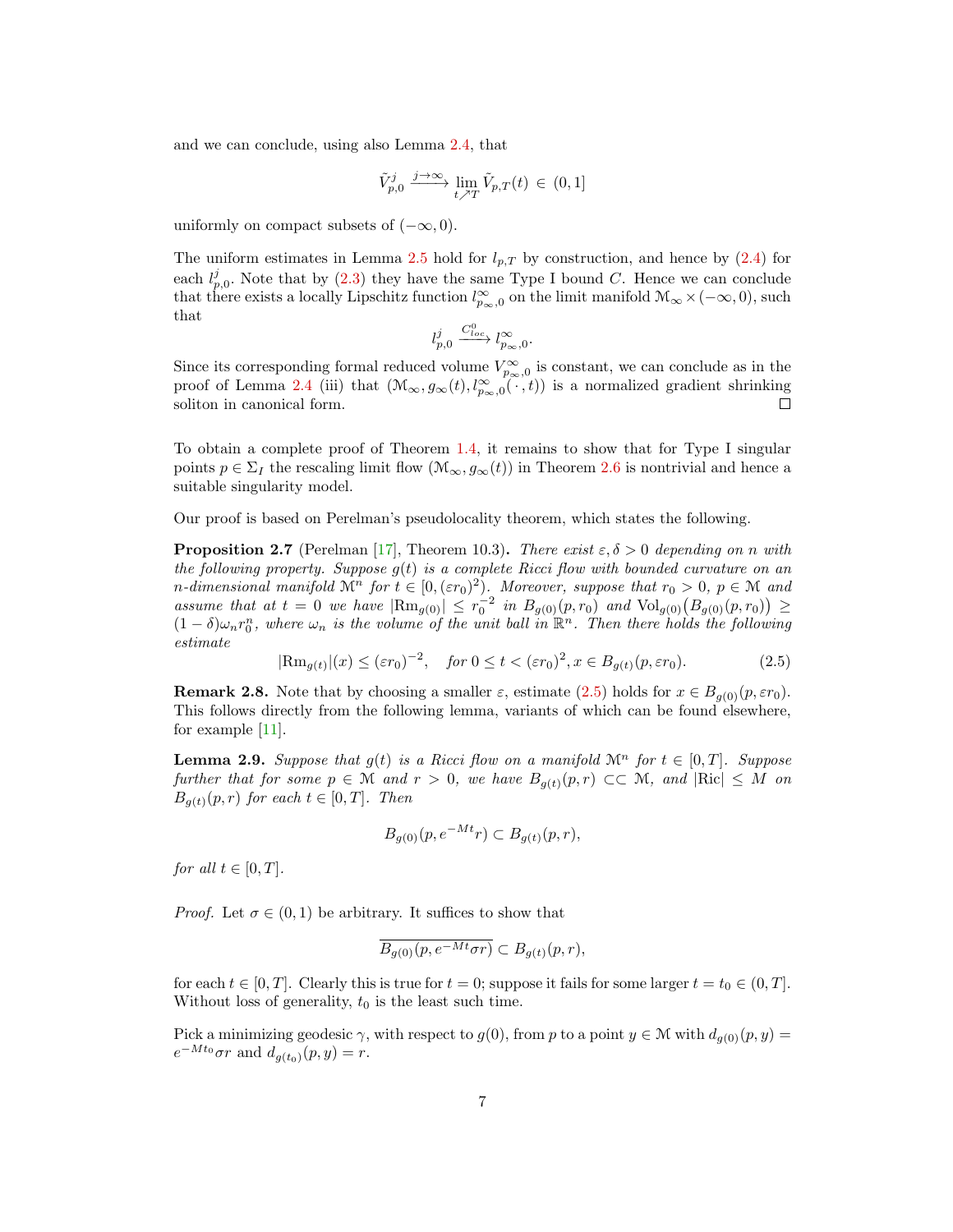Then for all  $t \in [0, t_0)$ ,  $\gamma$  lies within  $B_{g(0)}(p, e^{-Mt}\sigma r) \subset B_{g(t)}(p, r)$ , and hence (by hypothesis)  $|Ric| \leq M$  on  $\gamma$  over this range of times.

But then  $Length_{q(t)}(\gamma) \leq e^{Mt}Length_{q(0)}(\gamma)$  for all  $t \in [0, t_0)$ , and hence

$$
Length_{g(t_0)}(\gamma) \le e^{Mt_0}e^{-Mt_0}\sigma r = \sigma r < r,
$$

and this implies  $d_{q(t_0)}(p, y) < r$ , a contradiction.

We are now ready to prove that the blow-up limit is nontrivial.

*Proof of Theorem [1.4.](#page-1-1)* Assume that  $g_{\infty}(t)$  is flat for all  $t < 0$ . In particular,  $g_{\infty}(t)$  is independent of time, and we denote it by  $\hat{g}$ .

Take  $r_0 > 0$  smaller than the injectivity radius of  $\hat{g}$  at  $p_{\infty}$  to ensure that  $B_{\hat{g}}(p_{\infty}, r_0)$  is a Euclidean ball. By the Cheeger-Gromov-Hamilton convergence, taking j large enough,  $B_{g_j(-(\varepsilon r_0)^2)}(p,r_0)$  is as close as we want to a Euclidean ball, where  $\varepsilon$  is chosen as in Propo-sition [2.7.](#page-6-1) In particular, we may fix j sufficiently large such that  $B_{g_j(-(\varepsilon r_0)^2)}(p,r_0)$  satisfies the conditions of Proposition [2.7](#page-6-1) and hence, using also Remark [2.8,](#page-6-2)

<span id="page-7-1"></span>
$$
|\text{Rm}_{g_j(t)}|_{g_j(t)}(x) \le (\varepsilon r_0)^{-2} \quad \text{for } -(\varepsilon r_0)^2 \le t < 0, x \in B_{g_j(-(\varepsilon r_0)^2)}(p, \varepsilon r_0). \tag{2.6}
$$

On the other hand, since  $p \in \Sigma_I$ , there exists an essential blow-up sequence  $(p_i, t_i)$  with  $p_i \rightarrow p$  such that for a constant  $c > 0$  as in Definition [1.2](#page-1-0)

$$
|\text{Rm}_{g_j(\lambda_j(t_i-T))}|_{g_j(\lambda_j(t_i-T))}(p_i) \geq \frac{c}{\lambda_j(T-t_i)}.
$$

For *i* large enough, this contradicts [\(2.6\)](#page-7-1). Thus  $g_{\infty}(t)$  cannot be flat.

Nontrivial gradient shrinking solitons also arise as blow-down limits of certain ancient Ricci flow solutions (which are singularity models) as shown by Perelman [\[17\]](#page-12-11) in 3 dimensions, and recently by Cao and Zhang [\[5\]](#page-12-20) for higher dimensions in the Type I case.

### <span id="page-7-0"></span>3 Singular sets

A crucial ingredient for the theorems proved in this and the next section is the following rigidity result for gradient shrinking solitons as for example shown in [\[18\]](#page-12-13).

<span id="page-7-2"></span>**Lemma 3.1** (Pigola-Rimoldi-Setti [\[18\]](#page-12-13), Theorem 3). Let  $(\mathcal{M}^n, g, f)$  be a complete gradient shrinking soliton. Then the scalar curvature  $R_g$  is nonnegative, and if there exists a point  $p \in \mathcal{M}$  where  $R_g(p) = 0$ , then  $(\mathcal{M}, g, f)$  is the Gaussian soliton, i.e. isometric to flat Euclidean space  $(\mathbb{R}^n, g_{\mathbb{R}^n})$ .

We use this lemma to prove Theorem [1.8,](#page-2-2) i.e. that  $\Sigma \subseteq \Sigma_R$ . As a first step, we show that the Type I singular set  $\Sigma_I$  is characterized by the blow-up of the scalar curvature at the Type I rate, i.e.  $\Sigma_I = \Sigma_R$ .

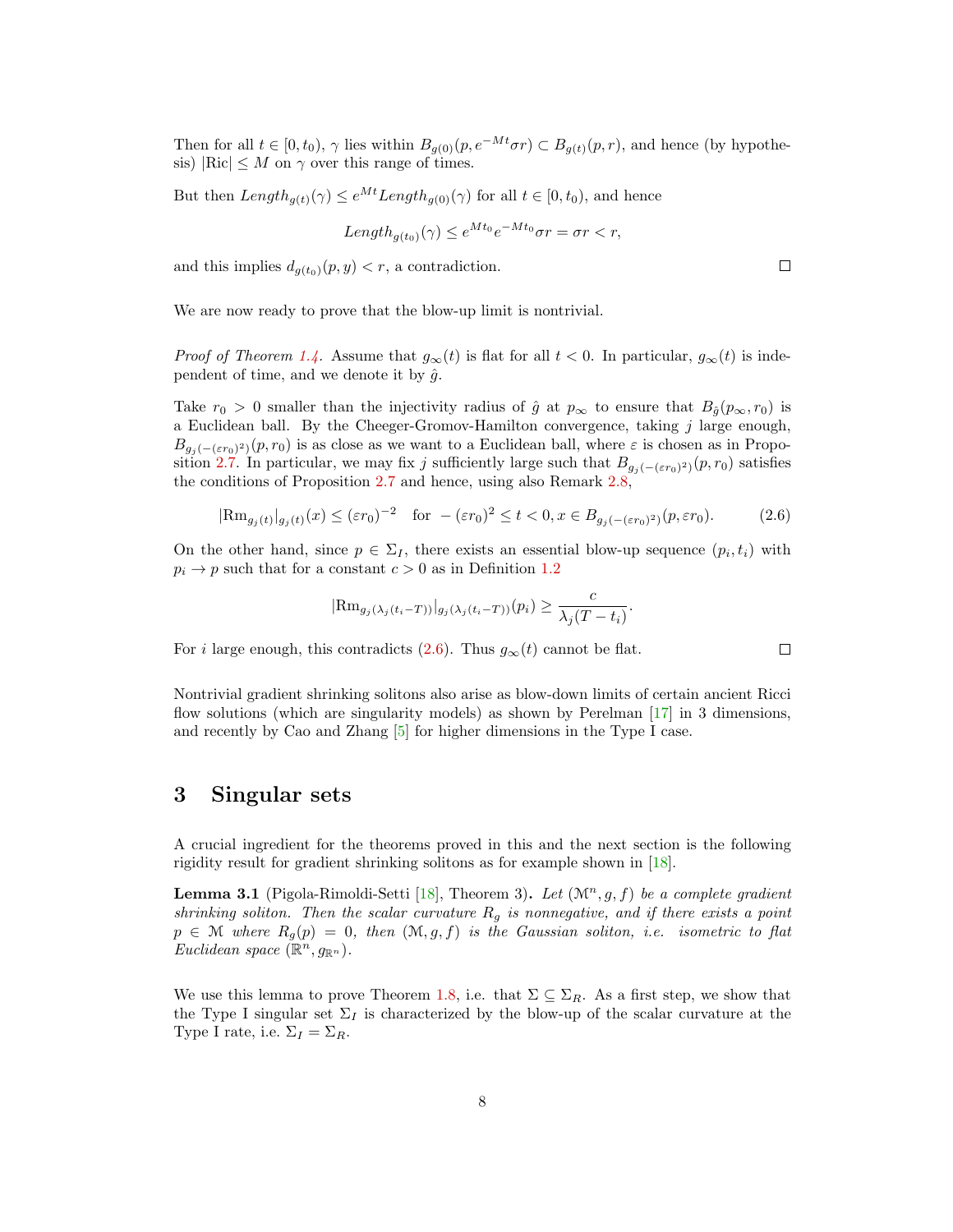<span id="page-8-0"></span>**Theorem 3.2.** Let  $(\mathcal{M}^n, g(t))$  be a Type I Ricci flow on  $[0, T)$  with singular time T, Type I singular set  $\Sigma_I$  as in Definition [1.2](#page-1-0) and  $\Sigma_R$  as in Definition [1.6.](#page-2-4) Then  $\Sigma_I = \Sigma_R$ .

*Proof.* By definition, we know that  $\Sigma_R \subseteq \Sigma_I$ . For the converse inclusion, assume that  $p \in \mathcal{M} \setminus \Sigma_R$ . Hence there are  $c_j \setminus \mathcal{O}$  and  $t_j \in [T - c_j, T)$ , such that  $R_{g(t_j)}(p) < \frac{c_j}{T-1}$  $\frac{c_j}{T-t_j}.$ Let  $\lambda_j = (T-t_j)^{-1} \to \infty$  and rescale as in Theorem [2.6,](#page-5-0) i.e. let  $g_j(t) := \lambda_j g(T + \frac{t}{\lambda_j})$  on  $\mathcal{M} \times [-\lambda_j T, 0]$ . By Theorem [2.6,](#page-5-0)  $(\mathcal{M}, g_j(t), p)$  converge to a gradient shrinking soliton in canonical form  $(\mathcal{M}_{\infty}, g_{\infty}(t), p_{\infty})$  on  $(-\infty, 0)$  with

$$
R_{g_{\infty}(-1)}(p_{\infty}) = \lim_{j \to \infty} \lambda_j^{-1} R_{g(t_j)}(p) \le \lim_{j \to \infty} c_j = 0.
$$

By Lemma [3.1,](#page-7-2)  $(\mathcal{M}_{\infty}, g_{\infty}(-1)) = (\mathcal{M}_{\infty}, g_{\infty}(t))$  must be flat. But by Theorem [1.4,](#page-1-1) the limit soliton is nonflat for points in the Type I singular set, so  $p \in \mathcal{M} \setminus \Sigma_I$ .  $\Box$ 

To show that  $\Sigma = \Sigma_I$ , we prove the following regularity type result.

<span id="page-8-1"></span>**Theorem 3.3.** If  $(\mathcal{M}^n, g(t))$  is a Type I Ricci flow on  $[0, T)$  with singular time T and  $p \in \mathcal{M} \setminus \Sigma_I$ , then there exists a neighbourhood  $U_p \ni p$  such that the curvature is bounded uniformly on  $U_p \times [0, T)$ . In particular,  $p \in \mathcal{M} \setminus \Sigma$ .

*Proof.* Since  $p \in \mathcal{M} \setminus \Sigma_I$ , for any given  $\lambda_j \to \infty$  the rescaled metrics  $g_j(t) = \lambda_j g(T + \frac{t}{\lambda_j})$ converge to flat Euclidean space. As in the proof of Theorem [1.4,](#page-1-1) for large enough  $j \ge j_0$  the conditions of the pseudolocality theorem, Proposition [2.7,](#page-6-1) and Lemma [2.9](#page-6-3) with  $r_0 = 1$  are satisfied. Let  $K := \lambda_{j_0}$  and take  $\varepsilon > 0$  to be as in the pseudolocality theorem and Remark [2.8](#page-6-2) following it. Then we conclude for  $j = j_0$  as before

$$
|\text{\rm Rm}_{g_{j_0}(t)}|_{g_{j_0}(t)}(x)\leq \varepsilon^{-2}\quad\text{for}\;\;-\varepsilon^2\leq t<0, x\in B_{g_{j_0}(-\varepsilon^2)}(p,\varepsilon),
$$

which is equivalent to

$$
|\text{Rm}_{g(t)}|_{g(t)} \leq \frac{K}{\varepsilon^2}
$$
 for all  $t \in [T - \frac{\varepsilon^2}{K}, T)$ 

on the neighbourhood  $U_p := B_{g(T - \frac{\varepsilon^2}{K})}(p, \frac{\varepsilon}{\sqrt{K}})$  of p. The bound for times  $t < T - \frac{\varepsilon^2}{K}$  $\frac{\varepsilon^2}{K}$  follows trivially from the Type I condition  $(1.2)$ .  $\Box$ 

Combining Theorem [3.2](#page-8-0) and Theorem [3.3,](#page-8-1) we have proved Theorem [1.8.](#page-2-2) As a corollary, we obtain Theorem [1.9,](#page-2-3) i.e. that the singular set  $\Sigma$  has asymptotically vanishing volume if  $\text{Vol}_{a(0)}(\Sigma) < \infty.$ 

*Proof of Theorem [1.9.](#page-2-3)* By the bounded curvature assumption  $(1.2)$  together with the parabolic maximum principle applied to the evolution of  $R_{g(t)}$ , there exists  $\tilde{C} > 0$  such that inf<sub>M</sub>  $R_{g(t)} \ge$  $-\tilde{C}$ ,  $\forall t \in [0, T)$ . Let  $\Sigma_{R,k}$  be defined by

$$
\Sigma_{R,k} := \{ p \in \mathcal{M} \mid R_{g(t)}(p) \ge \frac{1/k}{T-t}, \forall t \in (T - \frac{1}{k}, T) \} \subseteq \Sigma_R = \Sigma
$$

for  $k \in \mathbb{N}$  and  $\Sigma_{R,0} := \emptyset$ . We claim that on  $\Sigma_{R,k}$ , we have for all  $t \in [0,T)$ 

$$
\int_0^t R_{g(s)}ds \ge -\tilde{C}T + \log\left(\frac{1/k}{T-t}\right)^{1/k}.
$$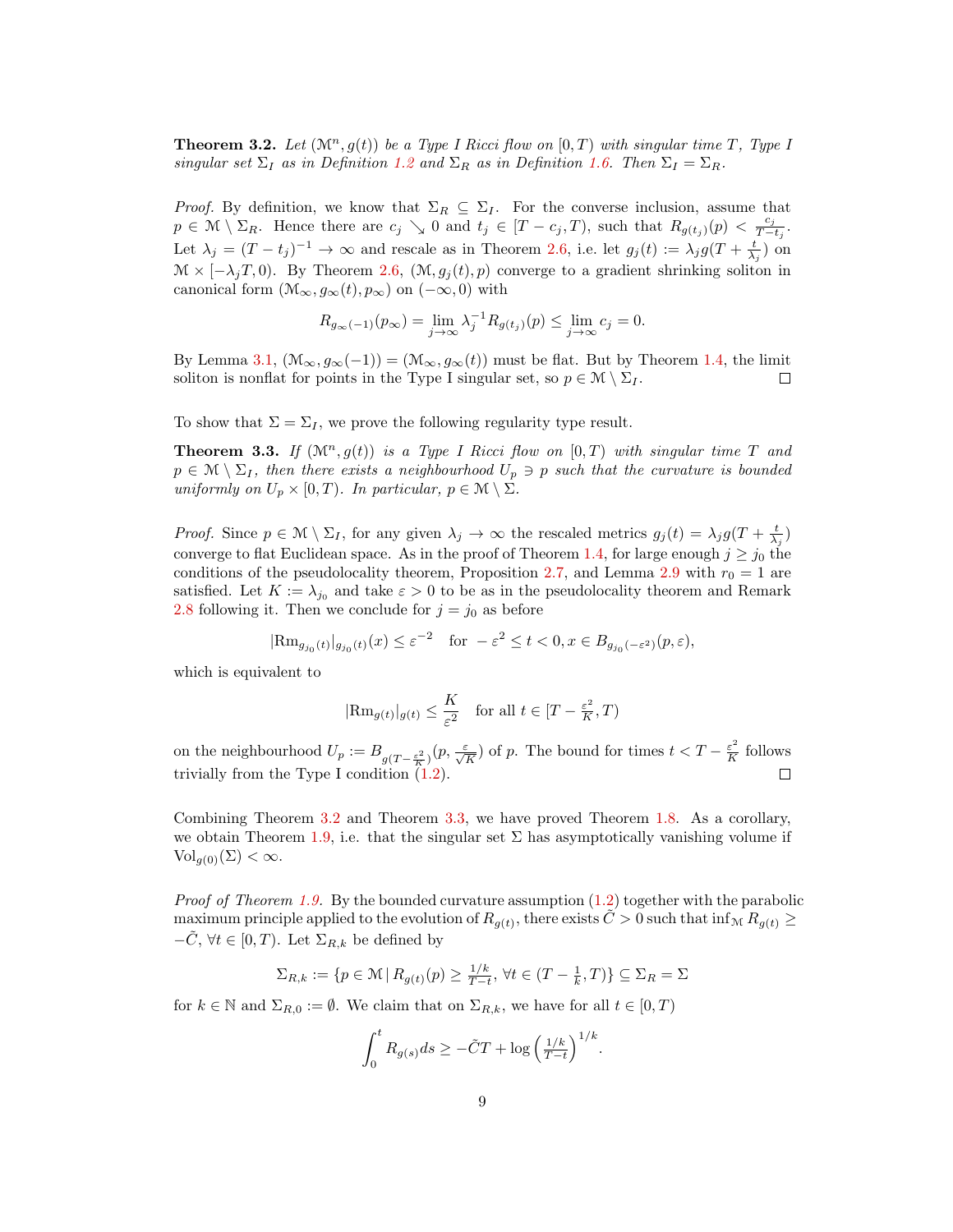For  $t \leq T - \frac{1}{k}$ , this follows from  $\int_0^t R ds \geq -\tilde{C}t \geq -\tilde{C}T$  and the fact that the log-term is nonpositive in this case. For  $t \in (\overline{T} - \frac{1}{k}, T)$ , we obtain by definition of  $\Sigma_{R,k}$ 

$$
\int_0^t R_{g(s)} ds = \int_0^{T - \frac{1}{k}} R_{g(s)} ds + \int_{T - \frac{1}{k}}^t R_{g(s)} ds
$$
  
\n
$$
\geq -\tilde{C}(T - \frac{1}{k}) + \int_{T - \frac{1}{k}}^t \frac{1/k}{T - s} ds
$$
  
\n
$$
\geq -\tilde{C}T + \log \left(\frac{1/k}{T - t}\right)^{1/k}.
$$

Using  $k^{1/k} \leq 2$  for all  $k \in \mathbb{N}$ , we can now bound volumes of subsets of  $\Sigma_{R,k}$  at time t in terms of their volumes at time 0 by computing

$$
\operatorname{Vol}_{g(t)}(\Sigma_{R,k} \setminus \Sigma_{R,k-1}) = \int_{\Sigma_{R,k} \setminus \Sigma_{R,k-1}} e^{-(\int_0^t R_{g(s)} ds)} dvol_{g(0)}
$$
  

$$
\leq 2e^{\tilde{C}T} (T-t)^{1/k} \operatorname{Vol}_{g(0)}(\Sigma_{R,k} \setminus \Sigma_{R,k-1}).
$$

We use this last estimate to conclude

$$
\limsup_{t \to T} \text{Vol}_{g(t)}(\Sigma) = \limsup_{t \to T} \sum_{k \in \mathbb{N}} \text{Vol}_{g(t)}(\Sigma_{R,k} \setminus \Sigma_{R,k-1})
$$
  

$$
\leq 2e^{\tilde{C}T} \lim_{t \to T} \sum_{k \in \mathbb{N}} (T-t)^{1/k} \text{Vol}_{g(0)}(\Sigma_{R,k} \setminus \Sigma_{R,k-1})
$$
  
= 0,

where the last line follows easily from the fact that  $\sum_{k\in\mathbb{N}}\text{Vol}_{g(0)}(\Sigma_{R,k}\setminus\Sigma_{R,k-1}) = \text{Vol}_{g(0)}(\Sigma_R) <$ ∞.

## 4 Density and regularity theorem

In this section, we use the reduced volume based at the singular time as reviewed in Section [2](#page-3-0) to define a density function on the closure of space-time of Type I Ricci flows and prove a regularity theorem. We first overcome the non-uniqueness issue of the reduced distance based at the singular time. The functions  $l_{p,T}$  used in Section [2](#page-3-0) were subsequential limits and depended on the choice of  $\{t_k\}$  and a subsequence  $\{t_{k_l}\}$ . We now denote such a choice of reduced distance based at the singular time by  $l_{p,T,\lbrace t_{k_l}\rbrace}$  to make the following definition.

<span id="page-9-0"></span>Definition 4.1. Under the assumptions of Lemma [2.2,](#page-4-0) we define the reduced distance based at the singular time by

$$
l_{p,T} := \inf_{\{t_{k_l}\}} l_{p,T,\{t_{k_l}\}},
$$

where the infimum is taken over all possible subsequences of all possible sequences  $t_k \nearrow T$ used to construct a reduced distance. As in Definition [2.3,](#page-4-1) we correspondingly denote the reduced volume density and the reduced volume based at the singular time by  $v_{p,T}$  and  $\tilde{V}_{p,T}$ , respectively.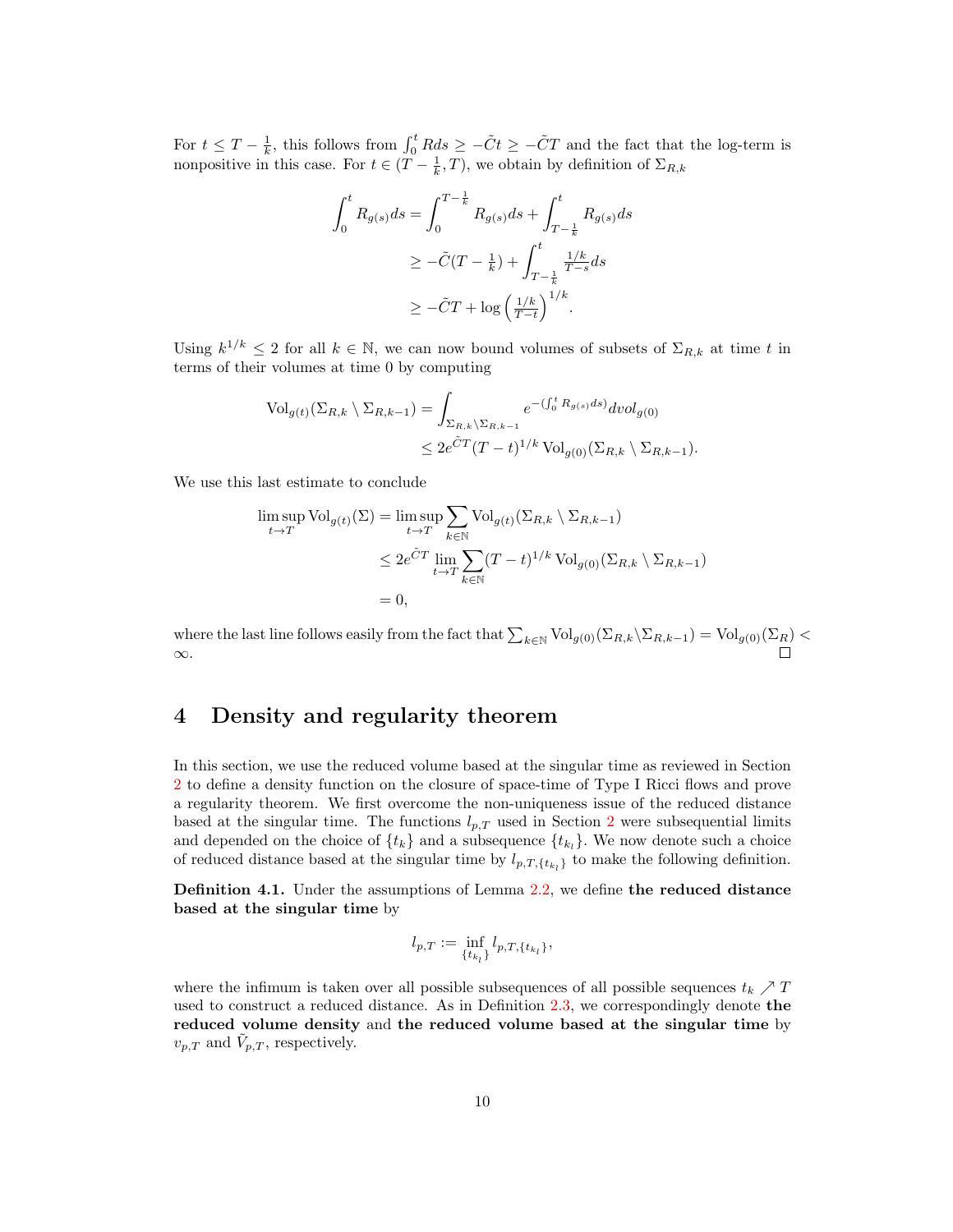Note that Lemma [2.5](#page-5-1) implies that  $l_{p,T}$  is well-defined and locally Lipschitz because  $l_{p,T,\lbrace t_{k_l}\rbrace}$ are uniformly locally Lipschitz. The monotonicity in Lemma [2.4](#page-4-2) for the redefined  $\tilde{V}_{p,T}$  as above holds once we show the following lemma.

**Lemma 4.2.** Under the assumptions as in Lemma [2.2,](#page-4-0) we have for  $v_{p,T}$  in Definition [4.1](#page-9-0) that

$$
\Box^*_{g(\bar{t})} v_{p,T}(q,\bar{t}) \le 0
$$

holds in the weak sense or sense of distributions.

*Proof.* We argue by contradiction: Assume there exists a (small) parabolic cylinder  $P =$  $U \times [t_2, t_1) \subset \mathcal{M} \times (0, T), U$  open, such that for all  $0 \leq \phi \in C^2_{cpt}(\mathcal{M} \times (0, T))$  with support in P

$$
\iint\limits_{P}v_{p,T}(q,t)\square_{g(t)}\phi(q,t)\,dvol_{g(t)}(q)dt>0.
$$

Inverting time  $(\tau := T - t)$  implies that  $-v_{p,T}$  is strictly subparabolic in the weak sense of Friedman [\[8\]](#page-12-21), and we will apply his (strong) maximum principle several times to derive a contradiction.

By Definition [4.1,](#page-9-0)  $v_{p,T} := \sup_{\{t_{k_l}\}} v_{p,T,\{t_{k_l}\}}$ . Let  $\{t_{k_l}\}\$ be any such subsequence, then  $v_{p,T,\lbrace t_{k_l}\rbrace} \leq v_{p,T}$ , and we know from Lemma [2.2](#page-4-0) that

$$
\Box^* v_{p,T,\{t_{k_l}\}} \leq 0
$$

in the weak sense. Now let  $\Gamma := \bar{P} \backslash P$  and  $w_{\{t_{k_l}\}}$  be a weak solution to

$$
\left\{ \begin{array}{rcl} \Box^* w_{\{t_{k_l}\}} &=& 0 \ \ \mbox{in} \ \mathrm{P} \\ w_{\{t_{k_l}\}}|_{\Gamma} &=& v_{p,T,\{t_{k_l}\}}|_{\Gamma}. \end{array} \right.
$$

Hence,

$$
\Box^*(v_{p,T,\{t_{k_l}\}} - w_{\{t_{k_l}\}}) \leq 0,
$$

and the maximum principle implies

<span id="page-10-0"></span>
$$
v_{p,T,\{t_{k_l}\}} \le w_{\{t_{k_l}\}} \text{ in } \bar{P}. \tag{4.1}
$$

Similarly, let  $w$  be a weak solution to

$$
\left\{ \begin{array}{rcl} \square^*w &=& 0 \ \ \text{in} \ \mathrm{P} \\ w|_{\Gamma} &=& v_{p,T}|_{\Gamma}. \end{array} \right.
$$

Since

$$
\Box^*(w_{\{t_{k_l}\}} - w) = 0
$$

and  $w_{\{t_{k_l}\}}|_{\Gamma} = v_{p,T,\{t_{k_l}\}}|_{\Gamma} \leq v_{p,T}|_{\Gamma} = w|_{\Gamma}$ , the maximum principle implies that

<span id="page-10-1"></span>
$$
w_{\{t_{k_l}\}} \le w \text{ in } \bar{P}. \tag{4.2}
$$

As  $\{t_{k_l}\}\$  was arbitrary, we conclude from  $(4.1)$  and  $(4.2)$  that

$$
v_{p,T} \le w \text{ in } \bar{P}.
$$

Using  $v_{p,T}|_{\Gamma} = w|_{\Gamma}$  and the maximum principle again, this contradicts that by assumption

$$
\Box^*(v_{p,T} - w) > 0
$$

in the weak sense in P.

 $\Box$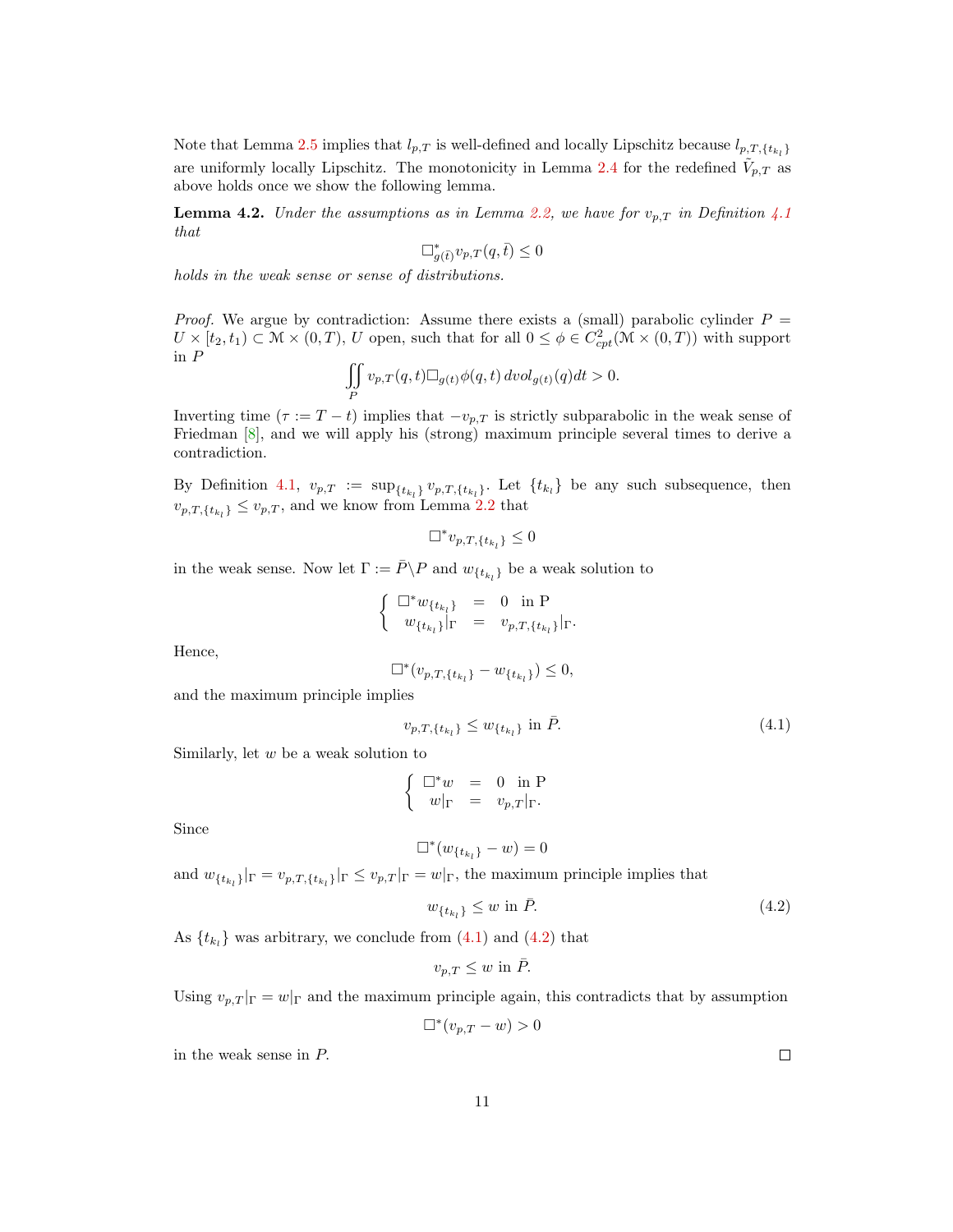We now consider points in the closure of space-time, i.e. in  $\mathcal{M} \times [0, T]$ , to include the singular time.

**Definition 4.3.** Let  $(\mathcal{M}, g(t))$  be a Type I Ricci flow on  $[0, T)$ . For any  $(p, t_0) \in \mathcal{M} \times [0, T]$ we define the density at  $(p, t_0)$  in the Ricci flow  $(\mathcal{M}, g(t))$  by

$$
\theta_{p,t_0} := \lim_{\bar{t} \nearrow t_0} \tilde{V}_{p,t_0}(\bar{t}) \in (0,1].
$$

Note that for the special case of gradient shrinking solitons, Cao-Hamilton-Ilmanen [\[4\]](#page-12-14) suggest a "central density of a shrinker" defined similarly.

If T is the Type I singular time and  $t_0 < T$  it follows from the properties of Perelman's reduced volume that  $\theta_{p,t_0} = 1$  for any  $p \in \mathcal{M}$  (in fact, without the Type I assumption). At the singular time  $t_0 = T$ , the density carries information regarding the structure of the singularity, namely the corresponding gradient shrinking solitons one may obtain by taking a blow-up limit. We prove the following regularity type result similar to White's local regularity result for mean curvature flow [\[22\]](#page-12-1), where instead of using the Gaussian density for the mean curvature flow we use the density for Type I Ricci flows as defined above. A related result is proved by Ni [\[16\]](#page-12-15) using a localized quantity.

<span id="page-11-2"></span>**Theorem 4.4.** Let  $(\mathcal{M}^n, g(t))$  be a Type I Ricci flow on  $[0, T)$  with singular time T and singular set  $\Sigma$  as in Definition [1.7.](#page-2-1) Then  $\theta_{p,T} = 1$  if and only if  $p \in \mathcal{M} \setminus \Sigma$ . In fact, there exists  $\eta > 0$  (only depending on n) such that if  $\theta_{p,T} > 1 - \eta$  for a Ricci flow as above, then  $p \in \mathcal{M} \setminus \Sigma$ . Equivalently, if  $\theta_{p,T} > 1 - \eta$ , then there exists a neighbourhood  $U_p \ni p$  such that the curvature is bounded uniformly on  $U_p \times [0, T)$ .

*Proof.* It follows from the discussion in Section [3](#page-7-0) that any rescaling limit  $(\mathcal{M}_{\infty}, g_{\infty}(t))$  as in Theorem [2.6](#page-5-0) around  $p \in \mathcal{M} \setminus \Sigma$  is flat, i.e.  $(\mathcal{M}_{\infty}, g_{\infty}(t))$  is isometric to the Gaussian soliton  $(\mathbb{R}^n, g_{\mathbb{R}^n})$ . Hence one easily computes  $\theta_{p,T} = 1$ .

Conversely, let  $\theta_{p,T}$  be the density of  $p \in \mathcal{M}$  and let  $(\mathcal{M}_{\infty}, g_{\infty}(t), l^{\infty}(t))$  be the rescaling limit flow around  $(p, T)$ . It is a normalized gradient shrinking soliton in canonical form with constant formal reduced volume

$$
\theta_{p,T} = \int_{\mathcal{M}_{\infty}} (4\pi (T-t))^{-\frac{n}{2}} e^{-l^{\infty}(t)} dvol_{g_{\infty}(t)}
$$

for any t. Note that in the proof of Theorem [2.6](#page-5-0) we can use  $l_{p,T}$  instead of  $l_{p,T,\{t_{k_l}\}}$  as it only requires the estimates from Lemma [2.5](#page-5-1) as well as the formal equalities on a constant reduced volume. Now we can employ  $[23,$  Corollary 1.1  $(3)]$  to conclude that there exists  $\eta > 0$  (only depending on n) such that if  $\theta_{p,T} > 1 - \eta$ , then the limit flow is the Gaussian soliton. In particular,  $\theta_{p,T} > 1 - \eta$  implies  $p \in \mathcal{M} \setminus \Sigma$  by Theorems [1.4](#page-1-1) and [1.8.](#page-2-2)  $\Box$ 

### References

- <span id="page-11-0"></span>[1] S. Angenent and D. Knopf, An example of neckpinching for Ricci flow on  $S^{n+1}$ . Math. Res. Lett. 11 (2004), no. 4, 493–518.
- <span id="page-11-1"></span>[2] S. Angenent and D. Knopf, Precise asymptotics of the Ricci flow neckpinch. Comm. Anal. Geom. 15 (2007), no. 4, 773–844.